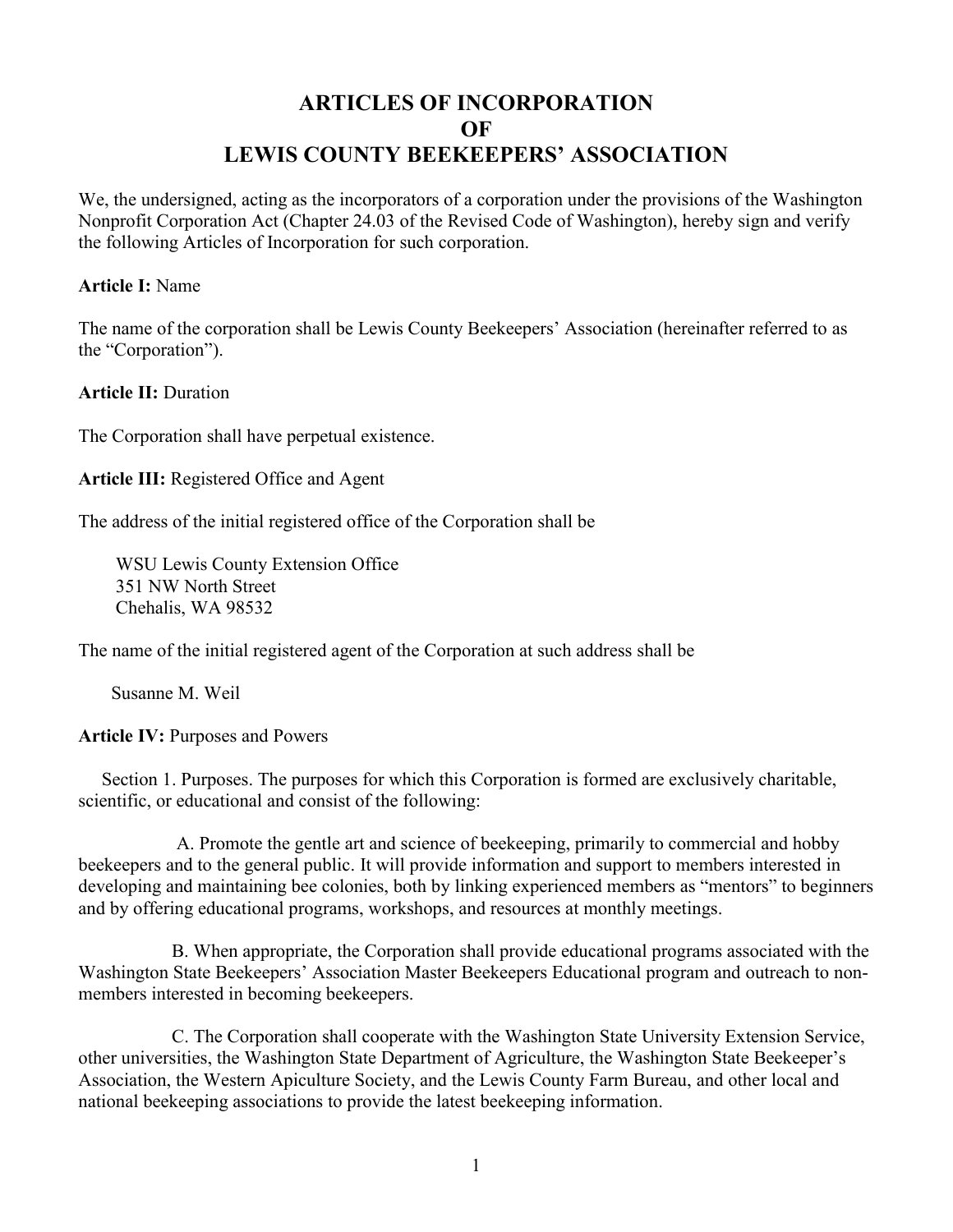D. To aid, support, and assist by gifts, contributions or otherwise, other corporations, community chests, funds and foundations organized and operated exclusively for charitable, scientific, or educational purposes, no part of the net earnings of which inures to the benefit of any private shareholder or individual, and no substantial part of the activities of which is carrying on propaganda, or otherwise attempting to influence legislation.

 F. To do any and all lawful activities which may be necessary, useful or desirable for the furtherance, accomplishment, fostering or attainment of the foregoing purposes, either directly or indirectly and either alone or in conjunction or cooperation with others, whether such others be persons or organizations of any kind or nature, such as corporations, firms, associations, trusts, institutions, foundations, or governmental bureaus, departments, or agencies.

 Section 2. Powers. In general, and subject to such limitations and conditions as are or may be prescribed by law, or in the Corporation's Articles of Incorporation or Bylaws, the Corporation shall have all powers which now or hereafter are conferred by law upon a corporation organized for the purposes set forth above, or are necessary or incidental to the powers so conferred, or are conducive to the attainment of the Corporation's purposes.

### **Article V:** Limitations

 All of the purposes and powers of the Corporation shall be exercised exclusively for charitable, scientific, and educational purposes in such manner that the Corporation shall qualify as an exempt organization under Section 501(c)(3) of the Internal Revenue Code of 1986, as amended (the "Code") or any successor provision, and that contributions to the Corporation shall be deductible under Section  $170(c)(2)$  of the Code or any successor provision.

 No substantial part of the activities of the Corporation shall be the carrying on of propaganda, or otherwise attempting to influence legislation, except as otherwise permitted to an organization described in Section 501(c)(3) of the Code or any successor provision. The Corporation shall not participate in, or intervene in [including the publishing or distribution of statements] any political campaign on behalf of (or in opposition to) any candidate for public office.

 Notwithstanding any other provisions of these Articles, the Corporation shall not carry on any activities not permitted to be carried on (a) by a corporation exempt from federal and state income taxes under Section 501(c)(3) of the Code or any successor provision, or (b) by a corporation, contributions to which are deductible under Section 170(c)(2) of the Code or any successor provision.

 No part of the net earnings of the Corporation shall inure to the benefit of, or be distributable, to its members (if any), directors, officers, or other private persons, except that the Corporation is authorized or empowered to pay reasonable compensation for services rendered and to make payments and distributions in furtherance of its purposes.

 Upon the winding up and dissolution of the Corporation, the assets of the Corporation remaining after payment of, or provision for payment of, all debts and liabilities of the Corporation, shall be distributed to an organization or organizations, as determined by the Board of Directors, that recognized as exempt under Section  $501(c)(3)$  of the Code or any successor provision, and used exclusively to accomplish the purposes for which this Corporation is organized.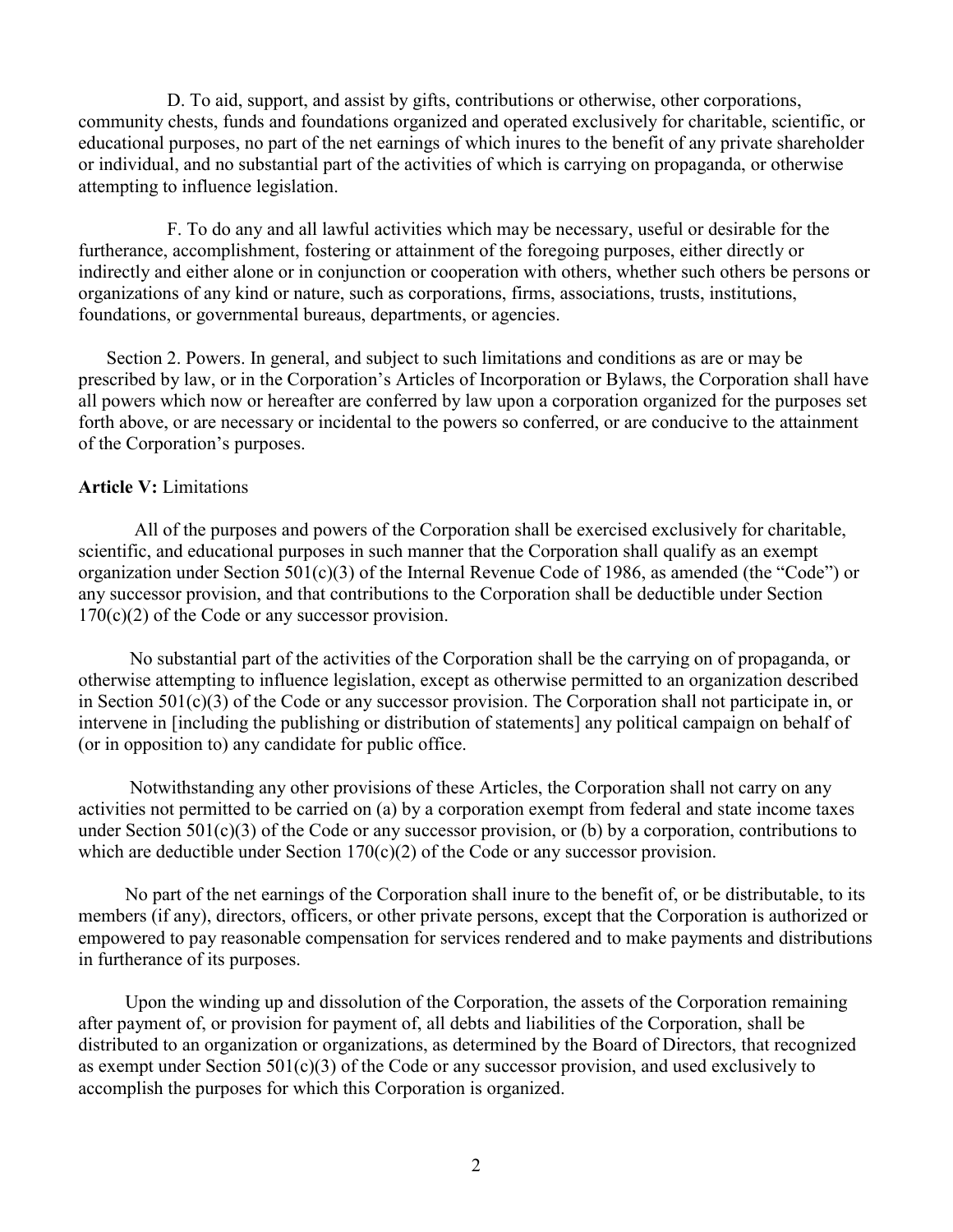# **Article VI:** Members

 The qualifications of members, if any, the application process, the property, voting and other rights and privileges of members and their liability for dues and assessments, and the method of collection thereof, shall be set forth in the Bylaws.

#### **Article VII:** Directors

 The number of directors constituting the initial Board of Directors of the Corporation shall be five ( 5 ) directors. The names and addresses of the persons who are to serve as the initial directors of the Corporation are as follows:

| Robert Harris   | 765 North Fork Road, Chehalis, WA 98532          |
|-----------------|--------------------------------------------------|
| Susanne M. Weil | 191-25 Clark Road, Onalaska, WA 98570            |
| Norman Switzler | 2802 Fords Prairie Avenue, Centralia, WA 98531   |
| Sarah Roebas    | P.O. Box 771, Tenino, WA 98589                   |
|                 | Brandy Jean Demelt P.O. Box 57, Cinebar WA 98533 |

 The powers and duties, number, qualifications, terms of office, manner of election, time and criteria for removal of directors shall be as set forth in the Bylaws of the Corporation.

#### **Article VIII:** Director Liability Limitations

 A director shall have no liability to the Corporation for monetary damages for conduct as a director, except for acts or omissions that involve intentional misconduct by the director, or a knowing violation of law by a director, where the director votes or assents to a distribution which is unlawful or violates the requirements of these articles of incorporation, or for any transaction from which the director will personally receive a benefit in money, property, or services to which the director is not legally entitled. If the Washington Nonprofit Corporation Act is hereafter amended to authorize corporate action further eliminating or limiting the personal liability of directors, then the liability of a director shall be eliminated or limited to the full extent permitted by the Washington Nonprofit Corporation Act, as so amended. Any repeal or modification of this Article shall not adversely affect any right or protection of a director of the Corporation existing at the time of such repeal or modification for or with respect to an act or omission of such director occurring prior to such repeal or modification.

#### **Article IX:** Indemnification

 Section 1. Right to Indemnification. Each person who was, or is threatened to be made a party to or is otherwise involved (including, without limitation, as a witness) in any actual or threatened action, suit or proceeding, whether civil, criminal, administrative or investigative, by reason of the fact that he or she is or was a director or officer of the Corporation or, while a director or officer, he or she is or was serving at the request of the Corporation as a director, trustee, officer, employee or agent of another corporation or of a partnership, joint venture, trust or other enterprise, including service with respect to employee benefit plans, whether the basis of such proceeding is alleged action in an official capacity as a director, trustee, officer, employee or agent or in any other capacity while serving as a director, trustee, officer, employee or agent, shall be indemnified and held harmless by the Corporation, to the full extent permitted by applicable law as then in effect, against all expense, liability and loss (including attorney's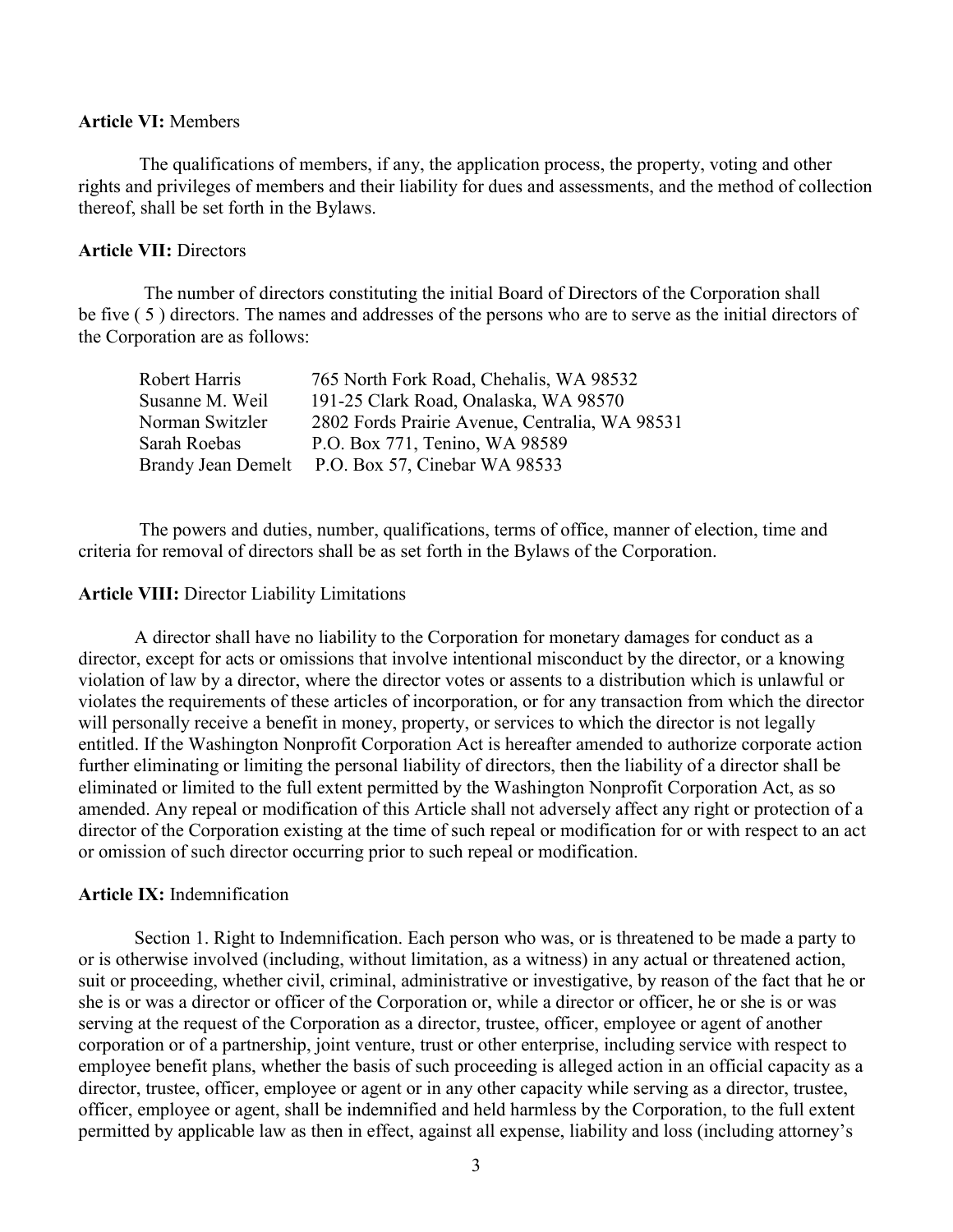fees, judgments, fines, ERISA excise taxes or penalties and amounts to be paid in settlement) actually and reasonably incurred or suffered by such person in connection therewith, and such indemnification shall continue as to a person who has ceased to be a director, trustee, officer, employee or agent and shall inure to the benefit of his or her heirs, executors and administrators; provided, however, that except as provided in Section 2 of this Article with respect to proceedings seeking solely to enforce rights to indemnification, the Corporation shall indemnify any such person seeking indemnification in connection with a proceeding (or part thereof) initiated by such person only if such proceeding (or part thereof) was authorized by the board of directors of the Corporation. The right to indemnification conferred in this Section 1 shall be a contract right and shall include the right to be paid by the Corporation the expenses incurred in defending any such proceeding in advance of its final disposition; provided, however, that the payment of such expenses in advance of the final disposition of a proceeding shall be made only upon delivery to the Corporation of an undertaking, by or on behalf of such director or officer, to repay all amounts so advanced if it shall ultimately be determined that such director orofficer is not entitled to be indemnified under this Section 1 or otherwise.

 Section 2. Right of Claimant to Bring Suit. If a claim for which indemnification is required under Section 1 of this Article is not paid in full by the Corporation within sixty (60) days after a written claim has been received by the Corporation, except in the case of a claim for expenses incurred in defending a proceeding in advance of its final disposition, in which case the applicable period shall be twenty (20) days, the claimant may at any time thereafter bring suit against the Corporation to recover the unpaid amount of the claim and, to the extent successful in whole or in part, the claimant shall be entitled to be paid also the expense of prosecuting such claim. The claimant shall be presumed to be entitled to indemnification under this Article upon submission of a written claim (and, in an action brought to enforce a claim for expenses incurred in defending any proceeding in advance of its final disposition, where the required undertaking has been tendered to the Corporation), and thereafter the Corporation shall have the burden of proof to overcome the presumption that the claimant is not so entitled. Neither the failure of the Corporation (including its board of directors, independent legal counsel or its members, if any) to have made a determination prior to the commencement of such action that indemnification of or reimbursement or advancement of expenses of the claimant is proper in the circumstances nor an actual determination by the Corporation (including its board of directors, independent legal counsel or its members, if any) that the claimant is not entitled to indemnification or to the reimbursement or advancement of expenses shall be a defense to the action or create a presumption that the claimant is not so entitled.

 Section 3. Nonexclusivity of Rights. The right to indemnification and the payment of expenses incurred in defending a proceeding in advance of its final disposition conferred in this Article shall not be exclusive of any other right which any person may have or hereafter acquire under any statute, provision of the Articles of Incorporation, Bylaws, agreement, vote of members, if any, or disinterested directors or otherwise.

 Section 4. Insurance, Contracts and Funding. The Corporation may maintain insurance at its expense to protect itself and any director, trustee, officer, employee or agent of the Corporation or another corporation, partnership, joint venture, trust or other enterprise against any expense, liability or loss, whether or not the Corporation would have the power to indemnify such persons against such expense, liability or loss under the Washington Business Corporation Act, as applied to nonprofit corporations. The Corporation may, without further membership action, enter into contracts with any director or officer of the Corporation in furtherance of the provisions of this Article and may create a trust fund, grant a security interest or use other means (including, without limitation, a letter of credit) to ensure the payment of such amounts as may be necessary to effect indemnification as provided in this Article.